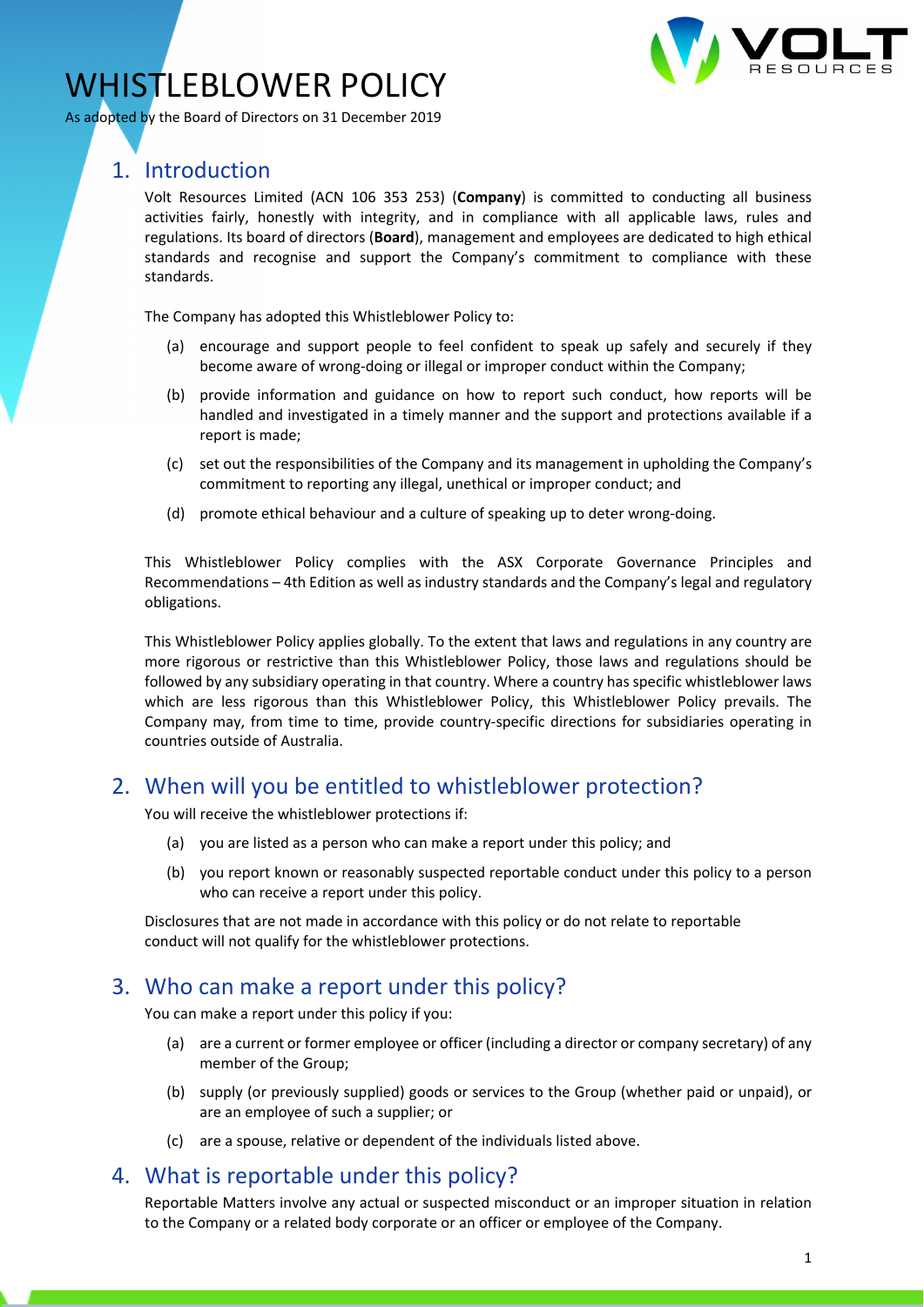

You must have reasonable grounds for reporting such conduct but you should speak up even if you are unsure if something is a Reportable Matter.

Reportable Matters may or may not include a breach of law or information that indicates a danger to the public or to the financial system.

Examples of Reportable Matters include, but are not limited to, conduct which:

- (a) is dishonest, fraudulent, corrupt or involves bribery or any other activity in breach of the Company's Anti‐Bribery and Anti‐Corruption Policy;
- (b) is illegal (such as theft, dealing in or use of illicit drugs, violence or threatened violence and criminal damage to property) or involves criminal conduct or other breaches of law or regulatory requirements;
- (c) is unethical or breaches any of the Company's policies, charters or Code of Conduct;
- (d) is potentially harmful or damaging to the Company, an employee or person, such as unsafe work practices, environmental damage or substantial wasting of Company resources;
- (e) may cause financial loss or damage in any way to the Company's reputation or be otherwise detrimental to the Company's interest;
- (f) involves actual or threatened harassment, discrimination, victimisation or bullying, or any other type of detrimental action (other than disclosures that solely relate to personal work‐ related grievances as defined in the Corporations Act); or
- (g) amounts to an abuse of authority.

Reportable Matters do not generally include personal work‐related grievances.

Personal work‐related grievances are those that relate to current or former employment and have, or tend to have, implications for the Discloser personally but do not have any other significant implications for the Company (or any other entity) or do not relate to conduct or alleged conduct, about a Reportable Matter.

Personnel can discuss personal work‐related grievances with the Company Secretary. Alternatively, Personnel may wish to seek legal advice about their rights and protections under employment law and ways to resolve personal work‐related grievances.

However, in some cases, these grievances may qualify for legal protection (See Annexure 1).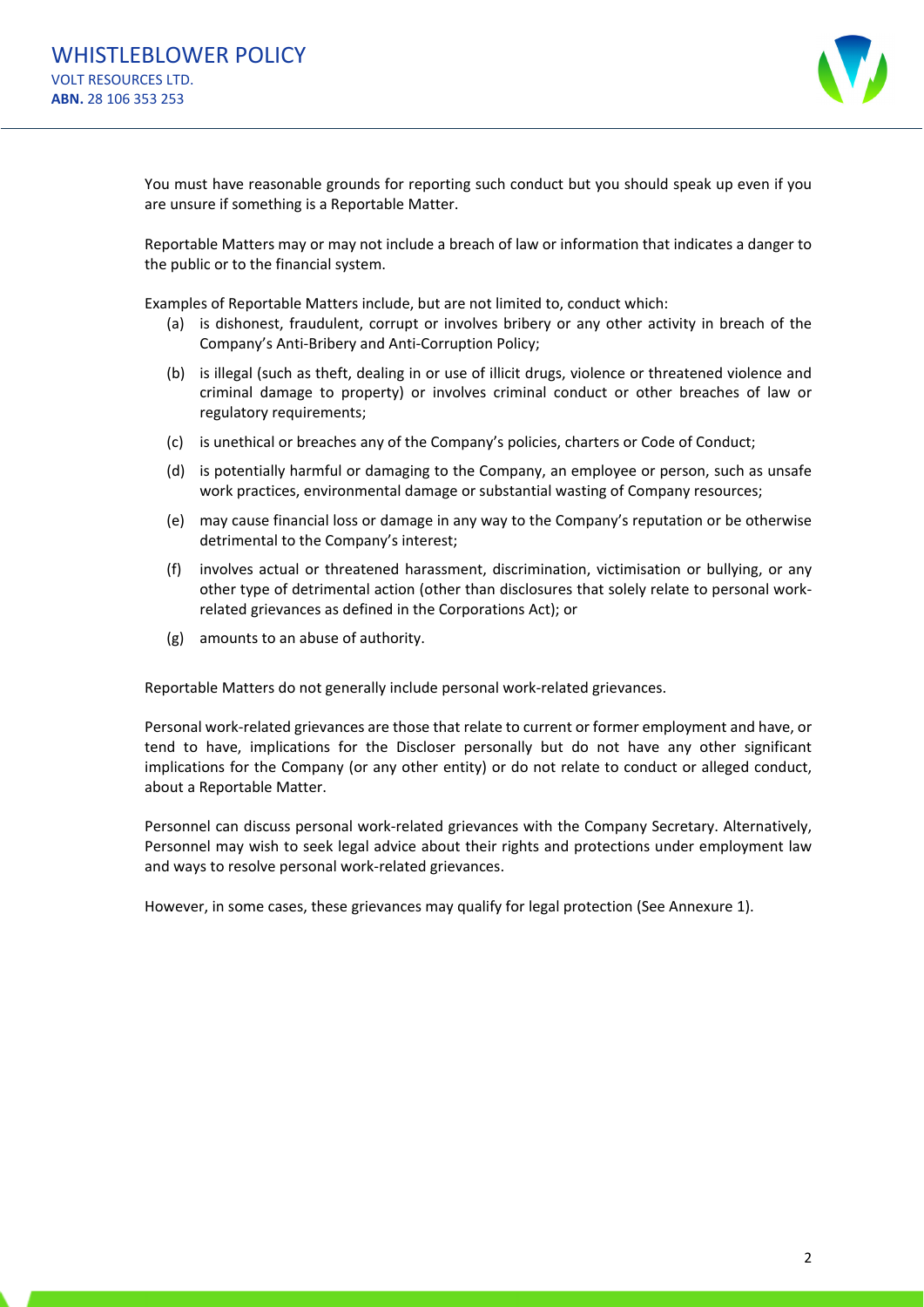

# 5. Making a Report

### 5.1 Who to report to?

The Company encourages reports of Reportable Matters to be made to any of the Group's protected disclosure officers listed Below:

- i. to the Chairman of the Board;
- ii. any member of the Board; or
- iii. the Company Secretary;
- **E.** whistleblower@voltresources.com
- **P:** +61 8 9486 7788
- **A:** Level 25,180 St Georges Terrace, Perth WA 6000

The Company recognises that there may be issues of sensitivity whereby a Discloser does not feel comfortable to make a report to an internal recipient. In such cases, the Discloser may feel more comfortable making an anonymous disclosure to an external recipient.

Nothing in this Whistleblower Policy (including anonymous reporting) should be taken in any way as restricting someone from reporting any matter or providing any information to a regulator (such as ASIC, the APRA, Commissioner), the Company's auditor or a member of the audit team, a lawyer (to obtain advice or representation) or any other person in accordance with any relevant law, regulation or other requirement. Information in relation to whistleblowing is available from such regulators and can generally be downloaded on their website.

#### (a) Anonymous reports

The Company also appreciates that speaking up can be difficult. Reports can also be made anonymously or using a pseudonym and still be protected. A Discloser can refuse to answer questions that could reveal their identity. While reports can be made anonymously, it may affect the ability to investigate the matter properly and to communicate with the Discloser about the report. Anonymous Disclosers should therefore attempt to maintain two-way communication as far as possible.

Anonymous reports can be made to whistleblower@voltresources.com by sending an anonymous email using a temporary or disposable email address available from the internet.

#### (b) Information to include in the report

As much information should be included in the report as possible including details of the Reportable Matter, people involved, dates, locations and whether more evidence may exist. Refer Whistleblower Report form on page 8.

Disclosers will be expected to have reasonable grounds to believe the information being disclosed is true (which will be based on the objective reasonableness of the reasons for the Discloser's suspicions) but the Discloser will not be penalised and may still qualify for protection if the information turns out to be incorrect should they have such reasonable grounds. However, any deliberate false reporting will not qualify for protection under this Whistleblower Policy and will be treated as a serious matter and may be subject to disciplinary action.

#### (c) Questions

Personnel who are unsure about how this Whistleblower Policy works, what is covered by the Whistleblower Policy or how a disclosure may be handled are encouraged to speak with any of the protected disclosure officers listed above.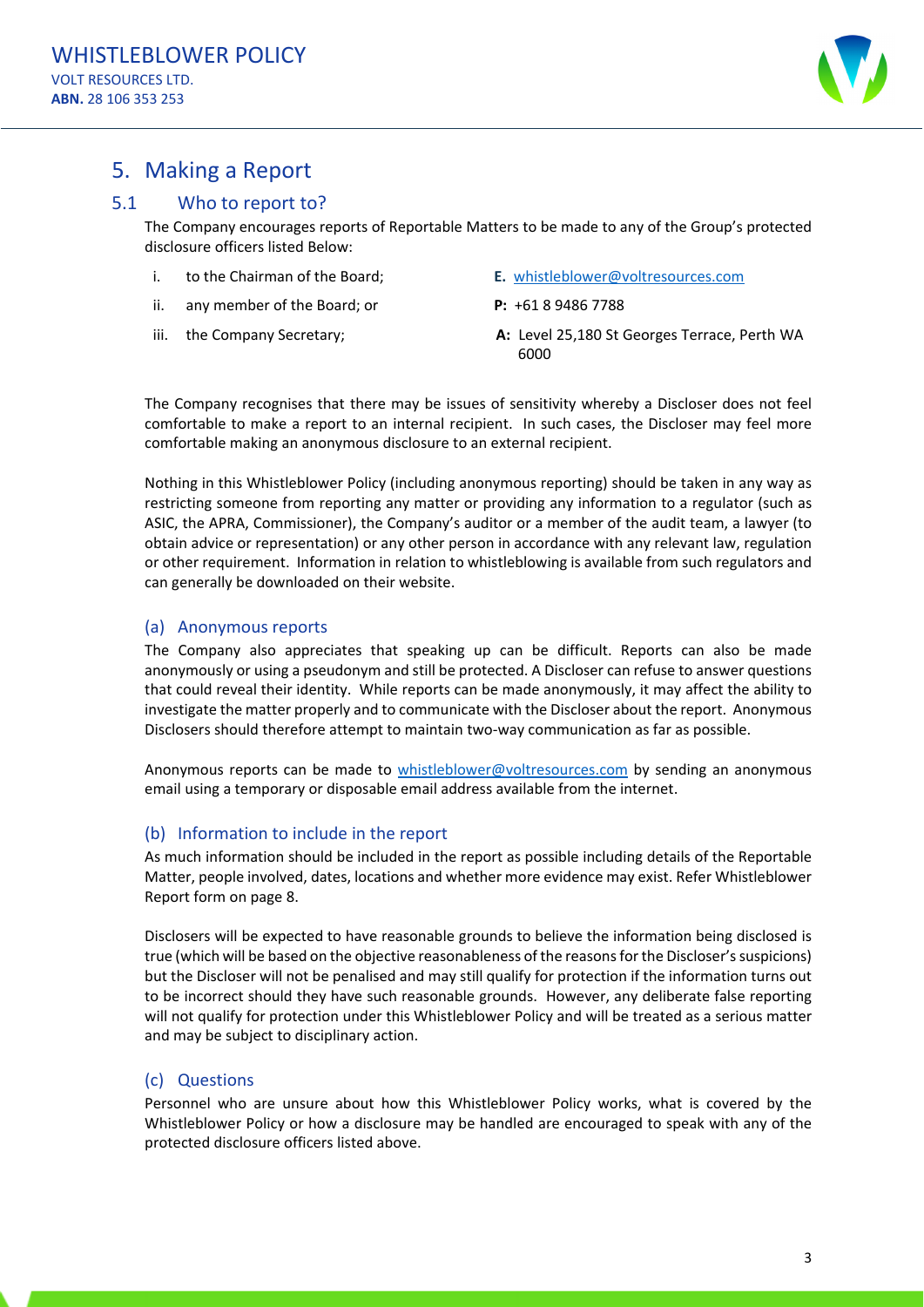

### 5.2 Investigating a report

#### (a) Who will investigate?

All matters reported under this policy will be investigated as soon as practicable after the matter has been reported.

A protected disclosure officer may, with your consent, appoint a person to assist in the investigation of a report. Where appropriate, the Group will provide feedback to you regarding the investigation's progress and/or outcome (subject to considerations of the privacy of those against whom allegations are made).

Unless there are confidentiality or other reasons not to do so, employees who are the subject of a report of wrongdoing will be informed of the matters raised in the report at an appropriate time, and will be given a chance to respond to any allegations made against them. They will also be advised of the outcome of any investigation.

#### (b) How will the investigation be conducted?

The investigation will be conducted in an objective and fair manner, and otherwise as is reasonable and appropriate having regard to the nature of the reportable conduct and the circumstances.

While the particular investigation process and enquiries adopted will be determined by the nature and substance of the report, in general, as soon as practicable upon receipt of the report, if the report is not anonymous, a protected disclosure officer or investigator will contact you to discuss the investigation process including who may be contacted and such other matters as are relevant to the investigation.

Where a report is submitted anonymously, the Group will conduct the investigation and its enquiries based on the information provided to it. Such reports will still be protected under the Corporations Act.

#### 5.3 Support and Protections

#### (a) Identity protection (confidentiality) for Disclosers

The identity of and information likely to lead to the identification of a Discloser will be kept confidential, however a disclosure can be made:

- i. if the Discloser consents;
- ii. to ASIC, APRA, the Commissioner or a member of the AFP;
- iii. to a lawyer for the purpose of obtaining legal advice or representation; or
- iv. if the disclosure is allowed or required by law.

During the course of an investigation, the Company will take reasonable steps to reduce the risk of disclosing information that could identify the Discloser (including redacting all personal information or references to the Discloser, restricting the number of people involved in handling and investigating the disclosure and ensuring secure and confidential email communication in relation to the investigation). Note however, that in practice, people may be able to guess the Discloser's identity if the Discloser has mentioned their intention to make a disclosure; the Discloser is one of a very small number of people with access to the information; or the disclosure relates to information that a Discloser has previously been told privately and in confidence.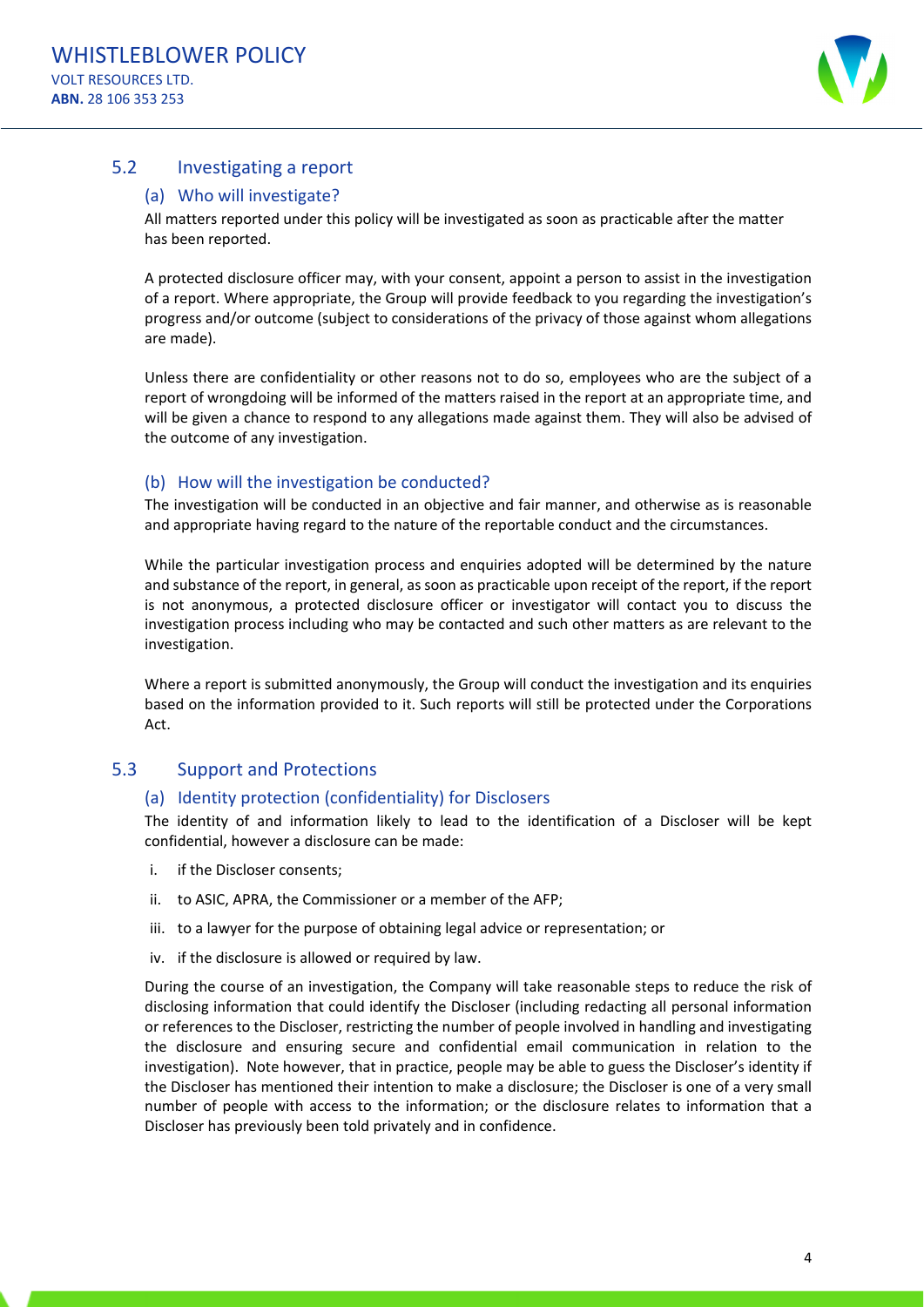

Unauthorised disclosure of:

- i. the identity of a Discloser who has made a report of a Reportable Matter; or
- ii. information from which the identity of the Discloser could be inferred,

may be an offence under Australian law, will be regarded as a disciplinary matter and will be dealt with in accordance with the Company's disciplinary procedures.

A Discloser may lodge a complaint about a breach of confidentiality with the Company or a regulator.

#### (b) Protection from detriment for Disclosers

A Discloser who makes a report under this Whistleblower Policy shall not suffer detriment (either actual or threatened). Examples of actual or threatened detriment include:

- i. harassment, intimidation, victimisation, bias or discrimination;
- ii. dismissal of an employee or varying an employee's position or duties;
- iii. causing physical or psychological harm or injury; or
- iv. damage to a person's property, reputation, business or financial position or any other damage.

Certain actions will not constitute detrimental conduct such as:

- i. administrative action that is reasonable for the purpose of protecting a Discloser from detriment (eg moving a Discloser who has made a disclosure about their immediate work area to another area to prevent them from detriment); and
- ii. managing a Discloser's unsatisfactory work performance, if the action is in line with the Company's performance management framework.

The Company will take all steps to protect Disclosers from any form of detrimental treatment and may ensure that a risk assessment is carried out to determine the risk of detriment.

Anyone who retaliates against someone who has reported a possible violation may be subject to discipline by the Company or penalties under the Corporations Act, Taxation Act or other Australian law.

Anyone who is subjected to detriment as a result of making a report under this Whistleblower Policy should report it in accordance with clause 5.1.

A Discloser (or any other employee or person) can seek compensation or other remedies through the courts if:

- i. they suffer loss, damage or injury because of a disclosure; and
- ii. the Company failed to prevent a person from causing the detriment.

A Discloser may seek independent legal advice or contact a regulatory body if they believe they have suffered detriment.

#### (c) Other protections available to Disclosers

Additional protections will be offered by the Company depending on the Reportable Matter and the people involved. Protections may include but are not limited to:

- i. monitoring and managing behaviour of other employees;
- ii. offering support services (including counselling or other professional or legal services);
- iii. implementing strategies to help minimise and manage stress; time or performance impacts; or other challenges resulting from the disclosure or the investigation;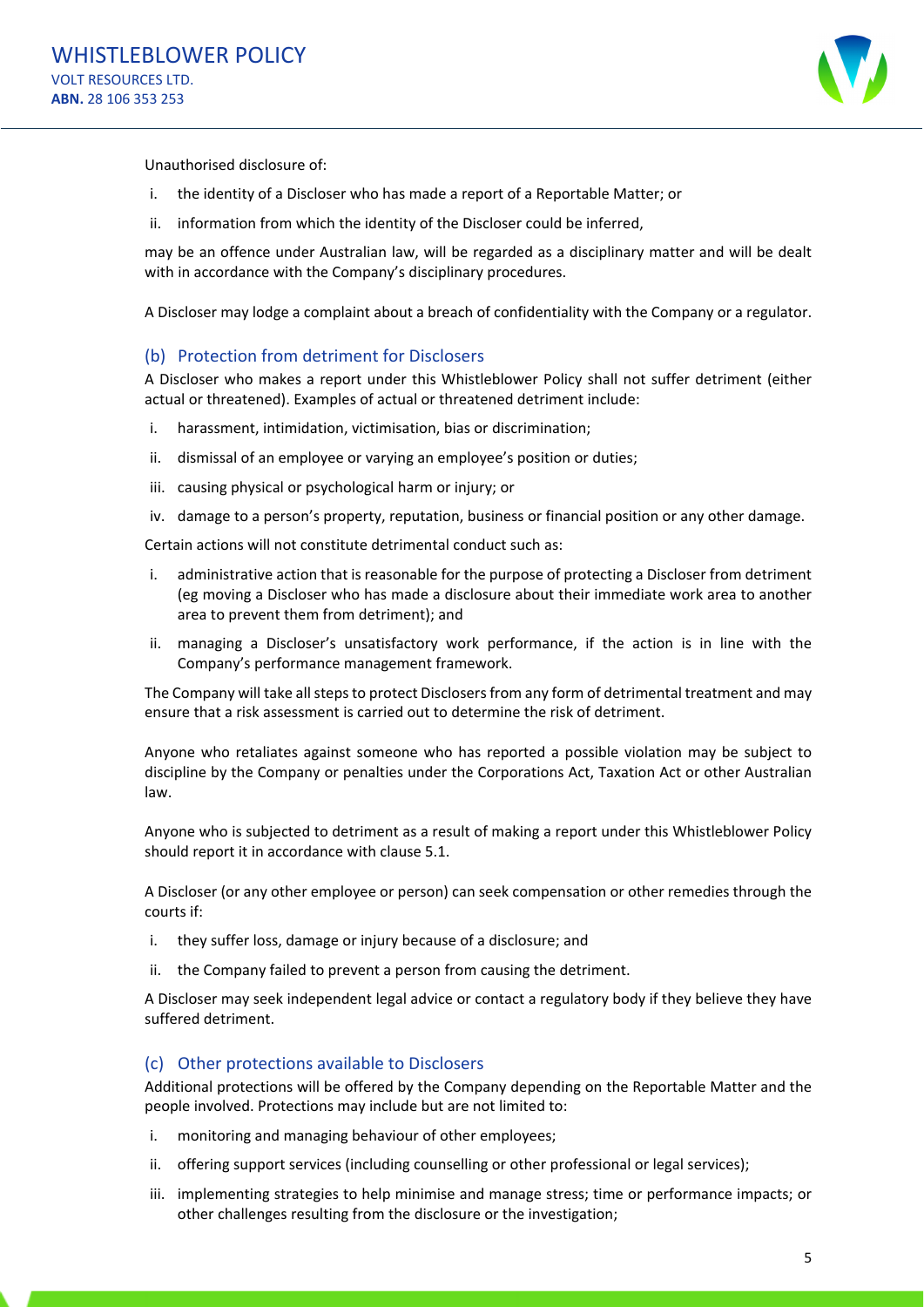

- iv. offering a leave of absence or flexible workplace arrangements during the course of an investigation; or
- v. rectifying any detriment suffered.

Whilst the Company will endeavour to support all Disclosers, it will not be able to provide the same sort of practical support to each Discloser. Therefore, the processes in this Whistleblower Policy will be adapted and applied to the extent reasonably possible.

#### (d) Fair treatment of those mentioned in a disclosure

The Company will ensure fair treatment of officers and employees of the Company who are mentioned in any disclosure, and to whom any disclosures relate. The disclosure will be handled confidentially and will be assessed and may be subject to investigation. If an investigation is required, it will be conducted in an objective, fair and independent manner. Such employees will be advised of the subject matter of the disclosure at the appropriate time and as required by law and will be advised of the outcome of the investigation. An employee who is the subject of a disclosure may contact the Company's support services.

#### (e) Files and Records

The Company will ensure that any records relating to any reports made under this Whistleblower Policy are stored securely and only accessed by authorised personnel directly involved in managing and investigating the report. All those involved in handling and investigating reports will be reminded about confidentiality requirements including that an unauthorised disclosure of a Discloser's identity may be a criminal offence.

#### (f) Special legal protections under the Corporations Act and the Taxation Act

Whilst this Whistleblower Policy deals with internal disclosures of information, additional legal protections are available for certain Disclosers under the Corporations Act and the Taxation Act provided the disclosure is about a "disclosable matter" or "tax affair" as defined undersuch legislation and certain conditions are met. These are summarised in Annexures 1 and 2 respectively.

Disclosures that are not about "disclosable matters" or "tax affairs" will not qualify for protection under the Corporations Act or Taxation Act. For more information, see the information available on the ASIC website and the ATO website.

# 6. Monitoring and Review

Material incidences reported under this Whistleblower Policy will be reported to the Board or a committee of the Board.

The Board will monitor the content, effectiveness and implementation of this Whistleblower Policy on a regular basis. There may also be independent reviews taken from time to time. Any findings, updates or improvements identified will be addressed as soon as possible and circulated to all officers and employees.

Officers and employees are invited to comment on this Whistleblower Policy and suggest ways in which it might be improved. Comments, suggestions and queries should be addressed to the Board.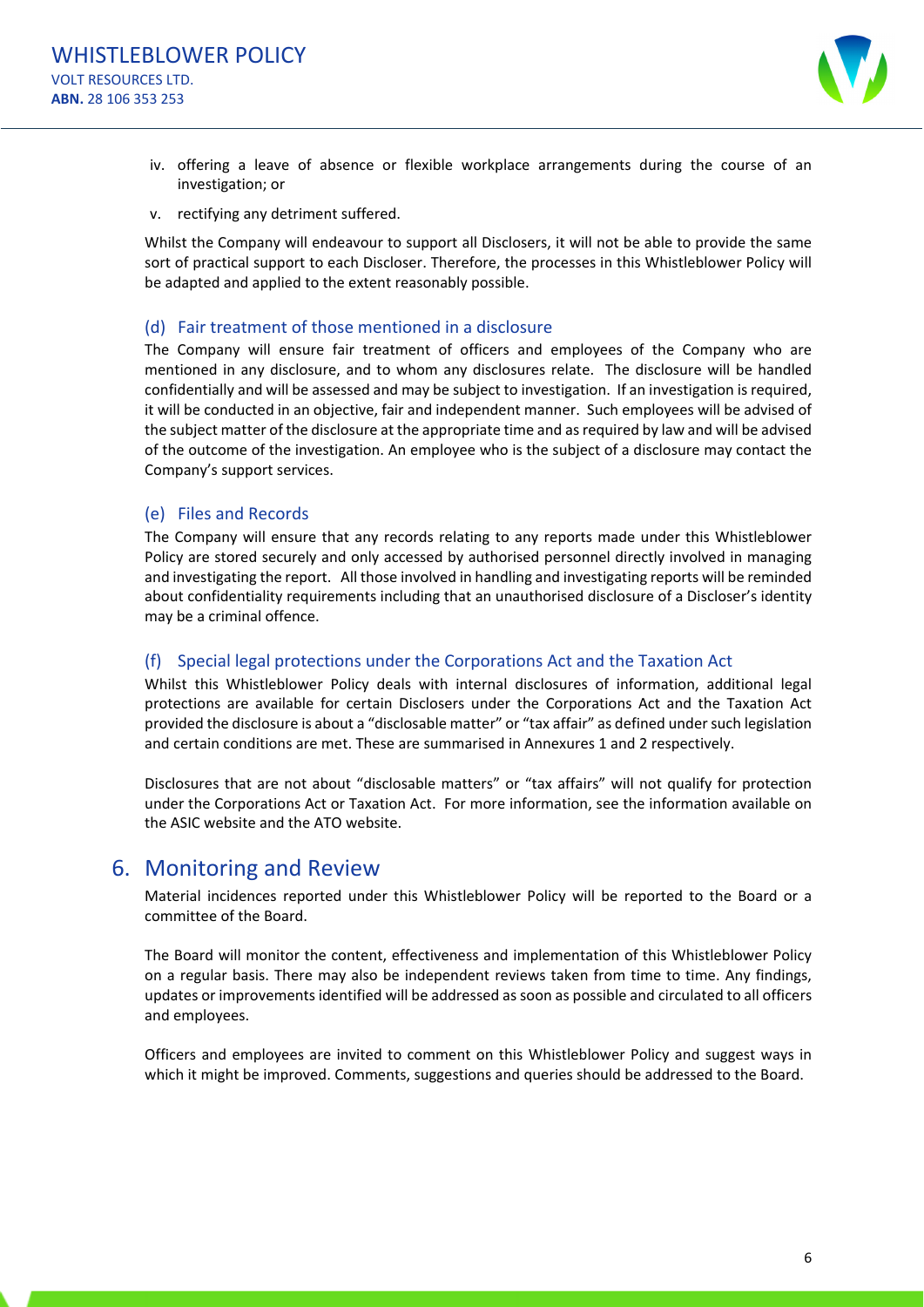

# 7. Definitions

In this Whistleblower Policy the following words or phrases mean the following:

**AFP** means the Australian Federal Police.

**APRA** means the Australian Prudential Regulation Authority.

**ASIC** means the Australian Securities and Investments Commission.

**Commissioner** means the Commissioner of Taxation.

**Corporations Act** means the Corporations Act 2001 (Cth).

**Discloser** means a person disclosing a Reportable Matter under this Whistleblower Policy and includes an individual who is, or has been, one of the following in relation to the entity:

- (a) an officer or employee of the Company (and includes current and former employees who are permanent, part-time, fixed term or temporary, interns, secondees, managers and directors);
- (b) a supplier of services or goods to the entity (whether paid or unpaid), including their employees (and includes current and former contractors, consultants, service providers and business partners);
- (c) an associate of the Company,

or a relative or dependant of one of the above (or of their spouse).

**Personnel** means all persons (whether authorised or unauthorised) acting on behalf of the Company at all levels, including officers, directors, temporary staff, contractors, consultants and employees of the Company, as the context requires.

**Protected disclosure officer** has the meaning set out in clause 5.1.

**Recipient** has the meaning set out in clause 5.1.

**Reportable Matter** has the meaning set out in clause 4.

**Taxation Act** means the Taxation Administration Act 1953 (Cth).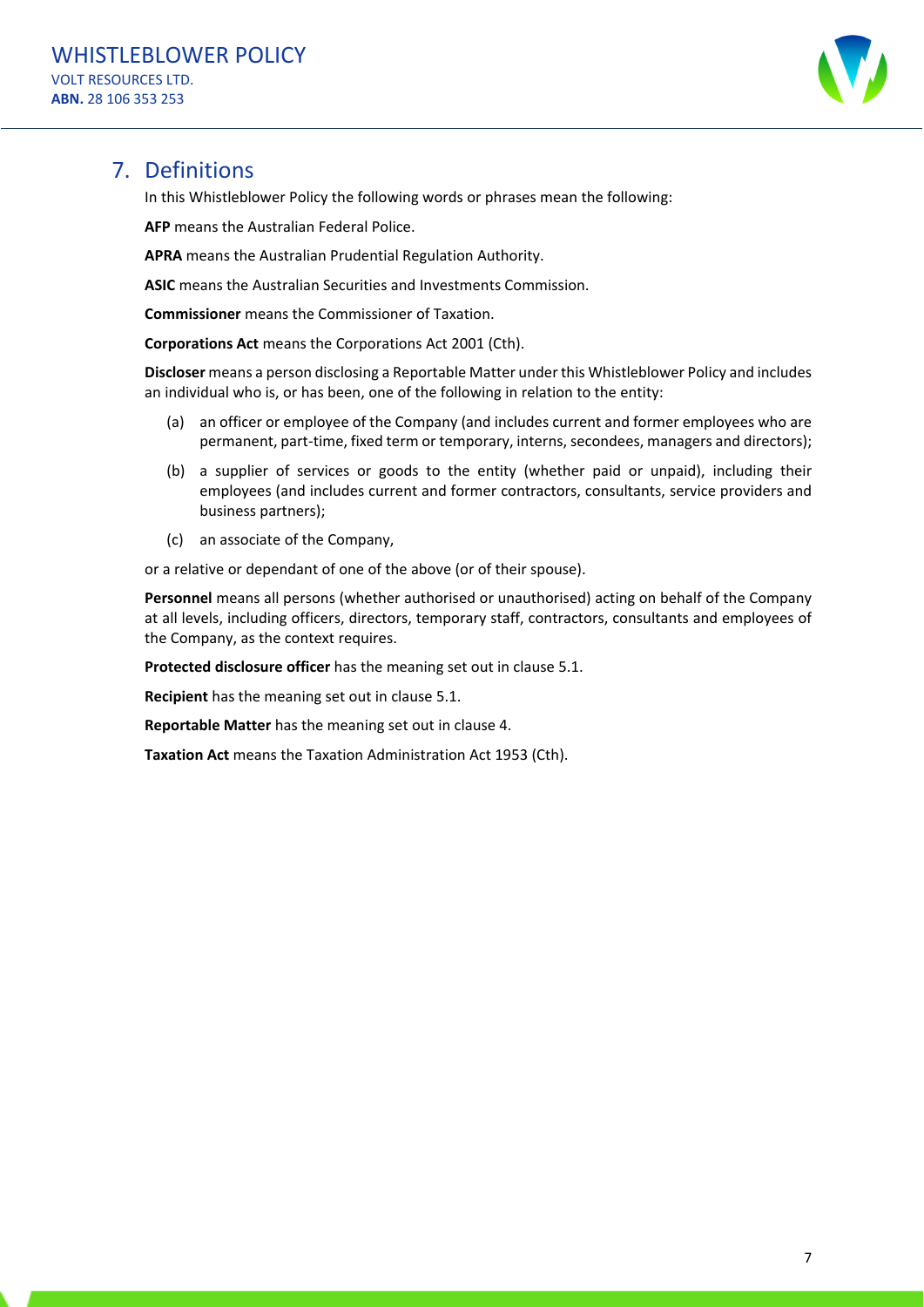

# Whistleblower Report Form (Confidential)

| <b>Reporters Contact Information</b>                 |
|------------------------------------------------------|
| Name:                                                |
|                                                      |
| <b>Contact Number:</b>                               |
| <b>Email Address:</b>                                |
| <b>Suspect's Information</b>                         |
| Name:                                                |
| <b>Contact Number:</b>                               |
| <b>Email Address:</b>                                |
| <b>Witness Information</b>                           |
| Name:                                                |
| Contact Number:                                      |
| Email Address:                                       |
| <b>Complaint</b>                                     |
| 1. What Misconduct / Improper Activity Occurred?     |
|                                                      |
| 2. Who Committed the Misconduct / Improper Activity? |

3. When did it happen and when did you notice it?

4. Where did it happen?

5. Do you have evidence to provide? If not, why do you suspect it occurred?

6. Are there any parties involved other than the suspect stated above? If yes, please provide Name, Contact Number and Email Address?

7. Do you have other details or information that may assist the investigation? If so please provide below.

8. Any other comments?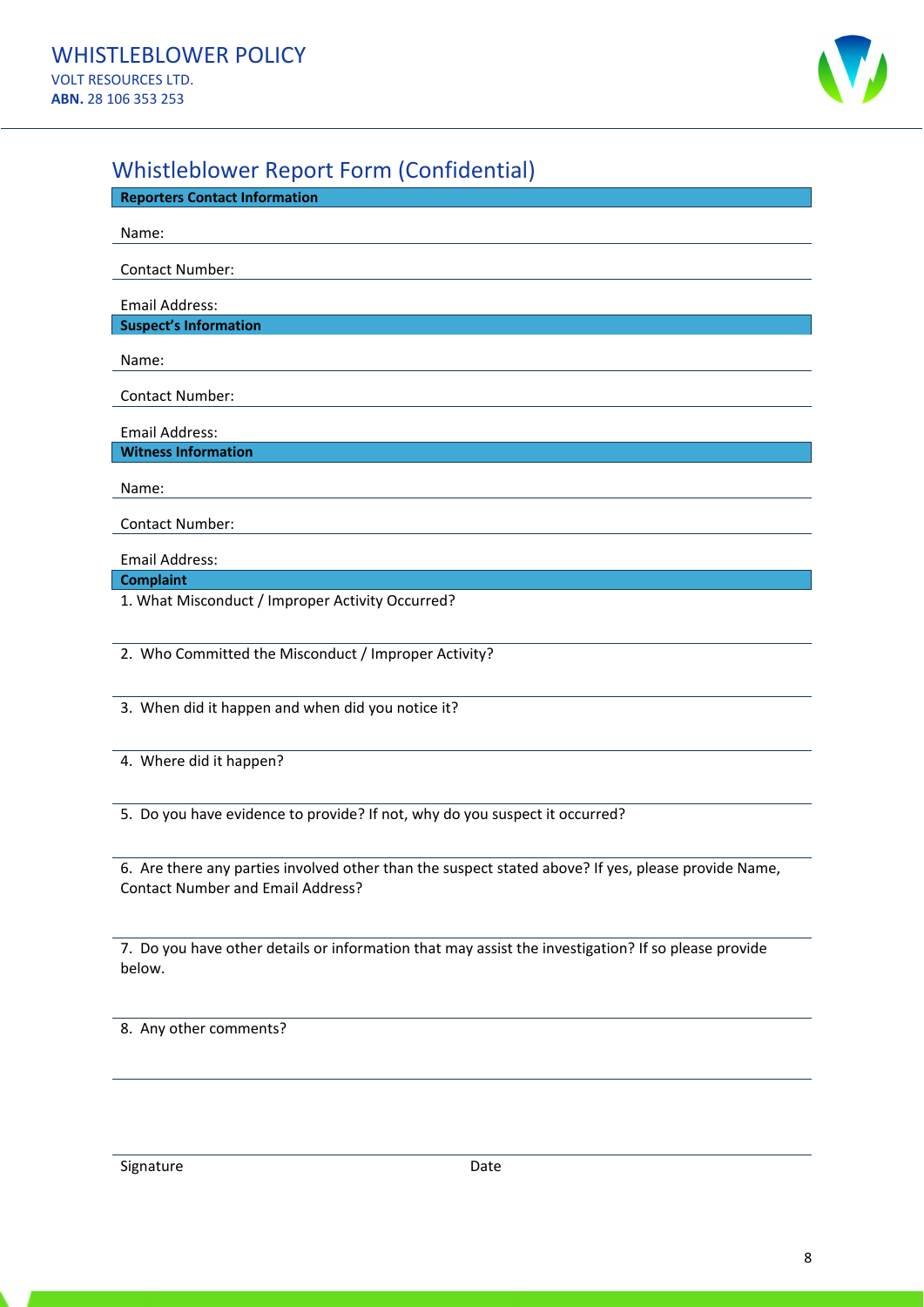

# ANNEXURE 1 – Summary of Protections Under the Corporations Act

The Corporations Act sets out disclosures that are protected under the Corporations Act if certain conditions are met as well as the protections available to protected disclosures. A summary of such protections (as at the date of this policy) is set out below but you should refer to the Corporations Act itself for a full understanding of the conditions and protections available *and the relevant definitions. You can also visit the ASIC website for more information.*

#### **1. PROTECTED DISCLOSURES**

Disclosures will be protected if:

- (a) the discloser is an **Eligible Whistleblower**, being an individual who is, or has been, any of the following:
	- *(i) an officer or employee of the Company (eg current and former employees who are permanent, part‐time, fixed‐term or temporary, interns, secondees, managers and directors);*
	- *(ii) an individual who supplies services or goods to the Company (whether paid or unpaid) or an employee of a person that supplies goods or services to the Company (eg current and former contractors, consultants, service providers and business partners);*
	- *(iii) an associate of the Company;*
	- $(iv)$  a relative, dependant or dependant of the spouse of any individual referred to at (i) to (iii) *above; or*
	- *(v) any prescribed individual under the Corporations Act;*
- (b) **and** the disclosure is made to:
	- *(i) the ASIC, APRA or a prescribed Commonwealth authority; or*
	- *(ii) an Eligible Recipient, being:*
		- (A) an officer or senior manager of the Company or a related body corporate of the Company;
		- (B) an auditor (or a member of the audit team) of the Company or a related body corporate of the Company;
		- (C) an actuary of the Company or a related body corporate of the Company;
		- (D) a person authorised by the Company to receive disclosures that qualify for protection under the Corporations Act;
		- (E) anyone prescribed under the regulations as being an eligible recipient; or
	- *(iii) a legal practitioner for the purposes of obtaining legal advice or legal representation in relation to the whistleblower provisions in the Corporations Act (even in the event such legal practitioner concludesthat a disclosure does not relate to a disclosable matter under the Corporations Act);*
- (c) **and** the disclosure relates to a **Disclosable Matter** in that the discloser has reasonable grounds to suspect that the information concerns misconduct, or an improper state of affairs or circumstances in relation to the Company or a related body corporate of the Company. This includes any suspicion that the Company or its body corporate, or an officer or employee of the Company or its body corporate has engaged in conduct that:
	- *(i) constitutes an offence against, or a contravention of, a provision of the Corporations Act, the Australian Securities Investments Commission Act 2001, the Banking Act 1959, the Financial Sector (Collection of Data) Act 2001, the Insurance Act 1973, the Life Insurance Act 1995, the National Consumer Credit Protection Act 2009, the Superannuation Industry (Supervision) Act 1993, or an instrument made under any such Act; or*
	- *(ii) constitutes an offence against any other law of the Commonwealth of Australia that is punishable by imprisonment for a period of 12 months or more; or*
	- *(iii) represents a danger to the public or the financial system; or*
	- *(iv) is prescribed by regulation.*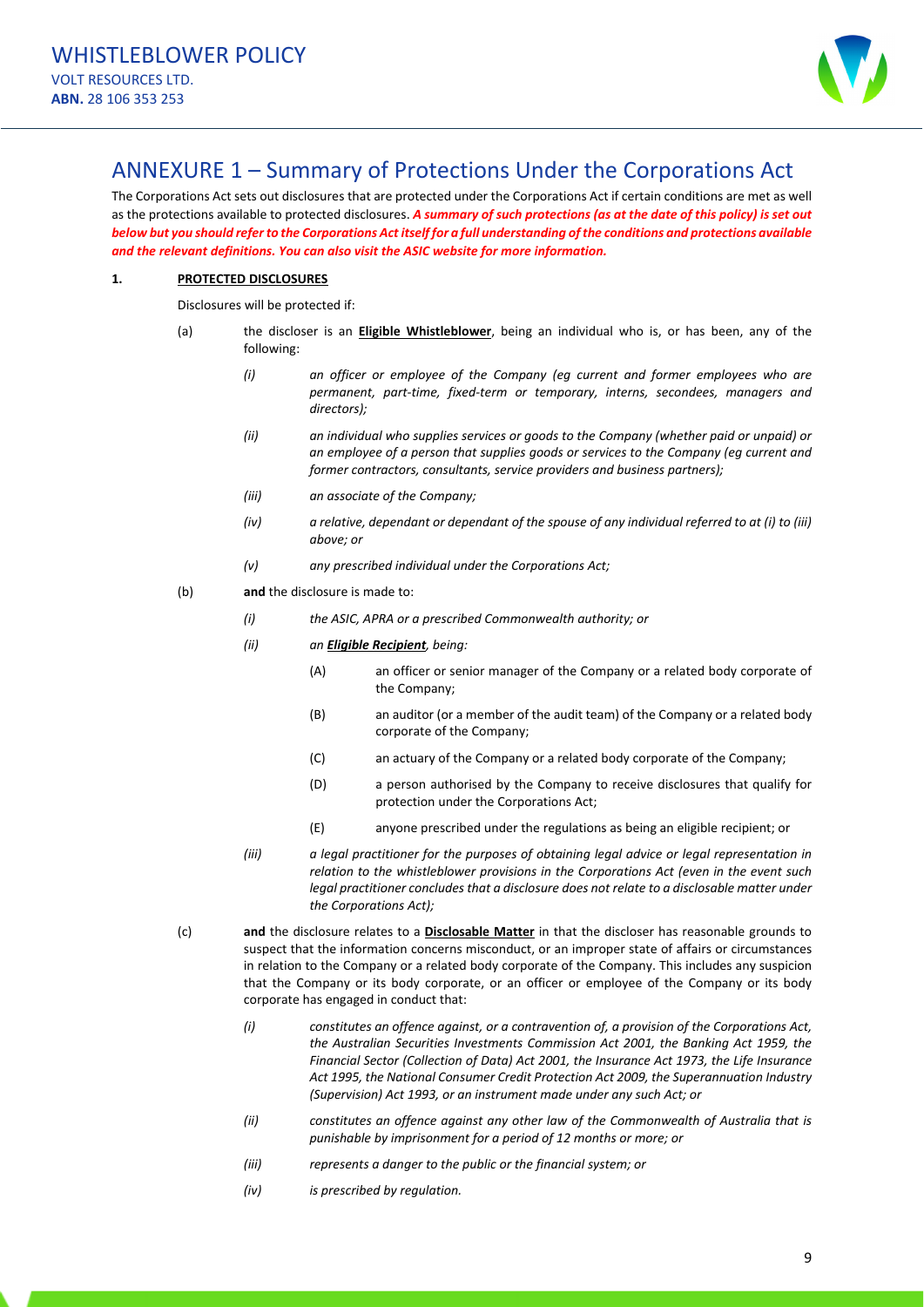

*(Note that the term "misconduct" is defined in the Corporations Act to include fraud, negligence, default, breach of trust and breach of duty.)* 

#### (d) **Public interest and Emergency Disclosures**

Emergency or public interest disclosures (as defined under the Corporations Act) will also be protected if made to Journalists or Parliamentarians (each as defined in the Corporations Act) in extreme cases (excluding tax matters) in circumstances where at least 90 days have passed since an earlier protected disclosure has been made to ASIC, APRA or another Commonwealth body without reasonable steps having been taken to address the misconduct, or there will be substantial and imminent danger to someone's health or safety. Note that before such public interest disclosure is made, the discloser must have given written notice to the relevant regulatory body. Such notice must include sufficient information to identify the previous disclosure and must state that the discloser intends to make the public disclosure if appropriate steps are not taken.

Disclosers are advised to contact the Company Secretary, the Company's Whistleblower Protection Officer (if appointed) or an independent legal adviser to ensure they understand the criteria for making an emergency or public interest disclosure that qualifies for protection.

#### (e) **Personal work‐related grievances**

Personal work‐related grievances (as defined in the Corporations Act) will not be protected to the extent that the information disclosed does not concern a contravention, or an alleged contravention, of the prohibition on victimisation under the Corporations Act that involves detriment caused to the discloser or a threat made to the discloser.

However, a personal work-related grievance will still qualify for protection if:

- *(i) it includes information about misconduct, or information about misconduct includes or is accompanied by a personal work‐related grievance (mixed report);*
- *(ii) the Company has breached employment or other laws punishable by imprisonment for a period of 12 months or more, engaged in conduct that represents a danger to the public, or the disclosure relates to information that suggests misconduct beyond the Discloser's personal circumstances;*
- *(iii) the Discloser suffers from or is threatened with detriment for making the disclosure; or*
- *(iv) the Discloser seeks legal advice or legal representation about the operation of the whistleblower protections under the Corporations Act.*

#### **2. PROTECTIONS AVAILABLE**

#### (a) **Protected disclosures will be given the following protections under the Corporations Act**

#### **Protected disclosures not actionable**

- *(i) the discloser will not be subject to any civil, criminal or administrative liability (including disciplinary action) for making the disclosure; and*
- *(ii) no contractual or other remedy may be enforced, and no contractual or other right may be exercised against the discloser on the basis of the disclosure; and*
- *(iii) if the disclosure qualified for protection under the Corporations Act (including public interest and emergency disclosure), the information is not admissible as evidence against the discloser in criminal proceedings for the imposition of a penalty, other than proceedings in respect of the falsity of the information;*

#### **Victimisation Prohibited**

Anyone who causes or threatens to cause detriment (as defined in the Corporations Act) to a discloser or another person in the belief or suspicion that a report has been made, or may have been made, proposes to or could be made, may be guilty of an offence and may be liable for damages or subject to a court order.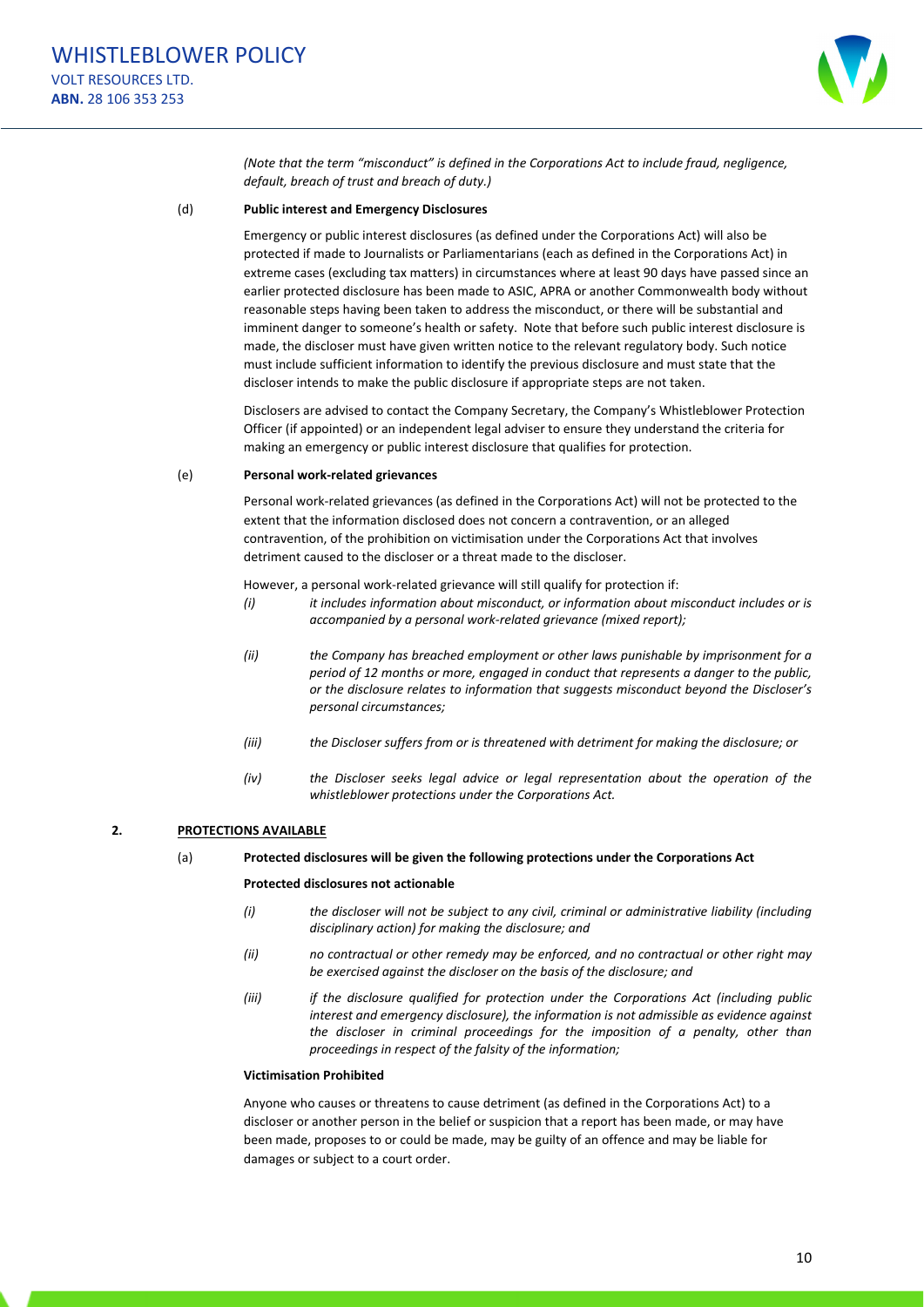

Examples of possible court orders include, but are not limited to:

- (i) requiring compensation for loss or damage;
- (ii) an injunction to prevent, stop or remedy the effects of detrimental conduct;
- (iii) an order requiring an apology for engaging in detrimental conduct;
- (iv) if the detrimental conduct wholly or partly resulted in the termination of an employee's employment, reinstatement of their position; and
- (v) any other order the court thinks appropriate.

#### **Identifying information not to be disclosed**

*Subject to applicable laws:*

- *(i) a discloser's identity cannot be disclosed to a Court or tribunal except where considered necessary; and*
- *(ii) the person receiving the report commits an offence if they disclose the substance of the report or the discloser's identity, without the discloser's consent, to anyone except an authorised disclosure to ASIC, APRA, the AFP or a lawyer for the purposes of obtaining legal advice or representation in relation to the report.*

#### **Costs of proceedings**

A discloser may not need to pay costs of legal proceedings unless they have acted vexatiously or without reasonable cause and the unreasonable act caused the other party to incur the costs.

#### (b) **Confidentiality**

In relation to a protected disclosure, the identity of a discloser (and any information likely to lead to the identification of a discloser) must be kept confidential unless expressly authorised in writing.

A disclosure of the discloser's identity will be authorised if made:

- *(i) to ASIC, APRA or a member of the AFP;*
- *(ii) to a legal practitioner for the purposes of obtaining legal advice or legal representation in relation to the whistleblower provisions in the Corporations Act;*
- *(iii) to a person prescribed by the regulations of the Corporations Act for this purpose;*
- *(iv) with the express written consent of the discloser; or*
- *(v) by ASIC, APRA or a member of the AFP to a Commonwealth or State or Territory authority for the purpose of assisting the authority in the performance of its functions or duties.*

However, such confidentiality does not apply where the disclosure is not of the identity of the discloser and is reasonably necessary for the purposes of investigating a matter and all reasonable steps have been taken to reduce the risk that the discloser will be identified.

#### (c) **Timing**

A discloser will qualify for protection from the time they make their disclosure, regardless of whether, at this time, the discloser or recipient recognises that the disclosure qualifies for protection.

#### (d) **No immunity from misconduct**

Note that the protections do not grant immunity for any misconduct a discloser has engaged in that is revealed in their disclosure.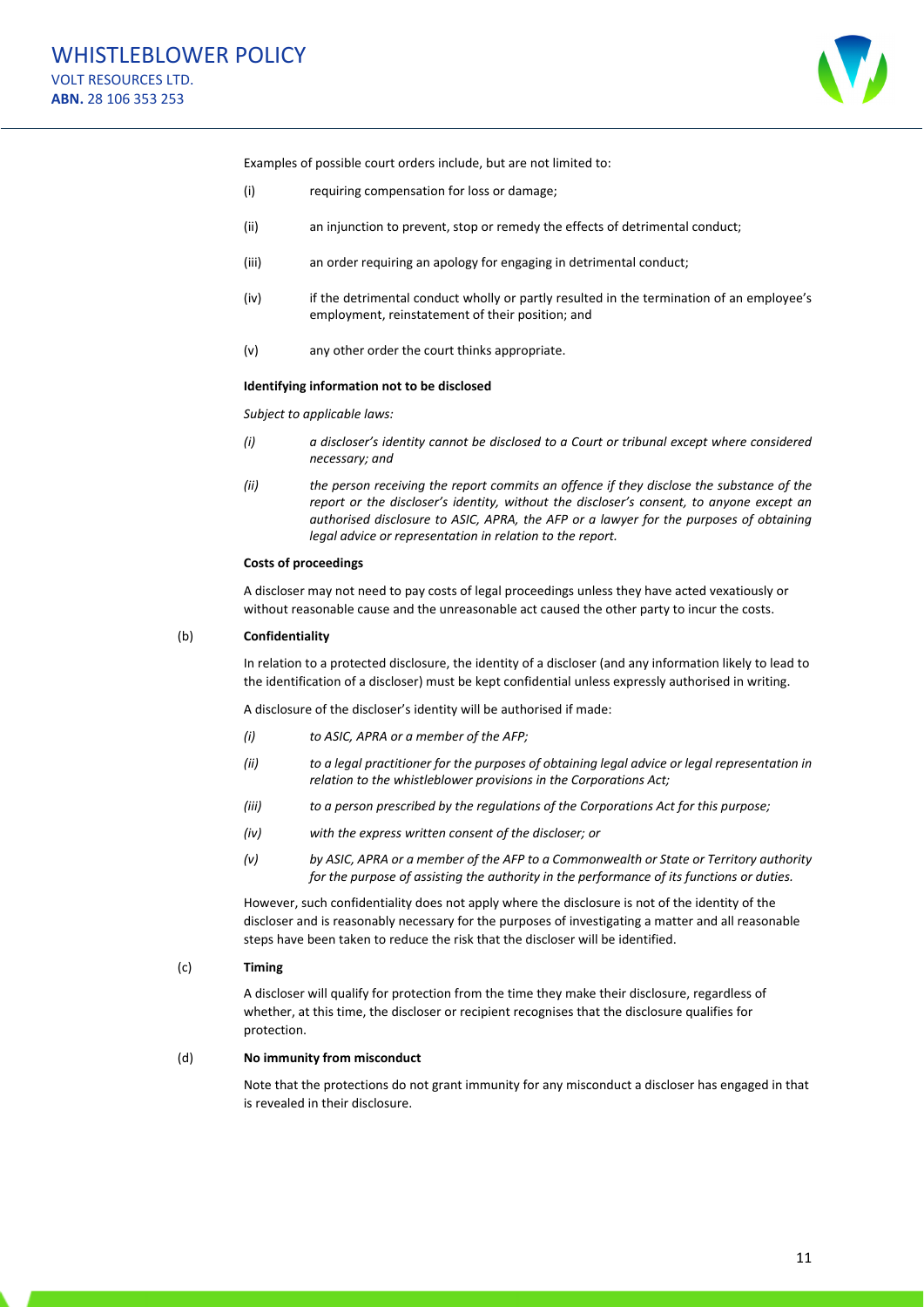

# ANNEXURE 2 – Summary of Protections Under the Taxation

### Administration Act

The Taxation Act sets out disclosures that are protected under the Taxation Administration Act if certain conditions are met as well as protections available to protected disclosures. A summary of such protections (as at the date of this policy) is set out below but you should refer to the Taxation Administration Act itself for a full understanding of the conditions and *protections available and the relevant definitions. You can also visit the ATO website for more information.*

#### **1. PROTECTED DISCLOSURES**

Disclosures will be protected if:

- (a) the discloser is an **Eligible Whistleblower**, being an individual who is, or has been, any of the following:
	- *(i) an officer (within the meaning of the Corporations Act) or employee of the Company;*
	- *(ii) an individual who supplies services or goods to the Company (whether paid or unpaid) or an employee of a person that supplies goods or services to the Company;*
	- *(iii) an associate (within the meaning of the Income Tax Assessment Act 1936) of the Company;*
	- *(iv) a spouse, child or dependant of any individual referred to in (i) to (iii) above or of such an individual's spouse; or*
	- *(v) any prescribed individual under the regulations under the Taxation Act;*
- (b) **and** the disclosure is made to:
	- *(i) the Commissioner and the discloser consider that the information may assist the Commissioner to perform his or her functions or duties under a taxation law in relation to the Company or an associate of the Company; or*
	- *(ii) an Eligible Recipient, being:*
		- (A) a director, secretary or senior manager of the Company;
		- (B) an employee or officer of the Company who has functions or duties that relate to the tax affairs (within the meaning of the Taxation Act) of the Company;
		- (C) the Company's auditor (or a member of that audit team);
		- (D) a registered tax agent or BAS agent (within the meaning of the *Tax Agent Services Act 2009*) who provides tax agent services or BAS services to the Company;
		- (E) a person authorised by the Company to receive disclosures that qualify for protection under the Taxation Act; or
		- (F) anyone prescribed under the Taxation Act regulations as being an Eligible Recipient;

**and** the discloser has reasonable grounds to suspect that the information indicates misconduct, or an improper state of affairs or circumstances, in relation to the tax affairs of the Company or an associate of the Company ("tax affairs" means affairs relating to any tax imposed by or under, or assessed or collected under, a law administered by the Commissioner);

**and** the discloser considers that the information may assist the Eligible Recipient to perform functions or duties in relation to the tax affairs of the Company or an associate of the Company; or

*(iii) a legal practitioner for the purposes of obtaining legal advice or legal representation in relation to the whistleblower provisions in the Taxation Act.*